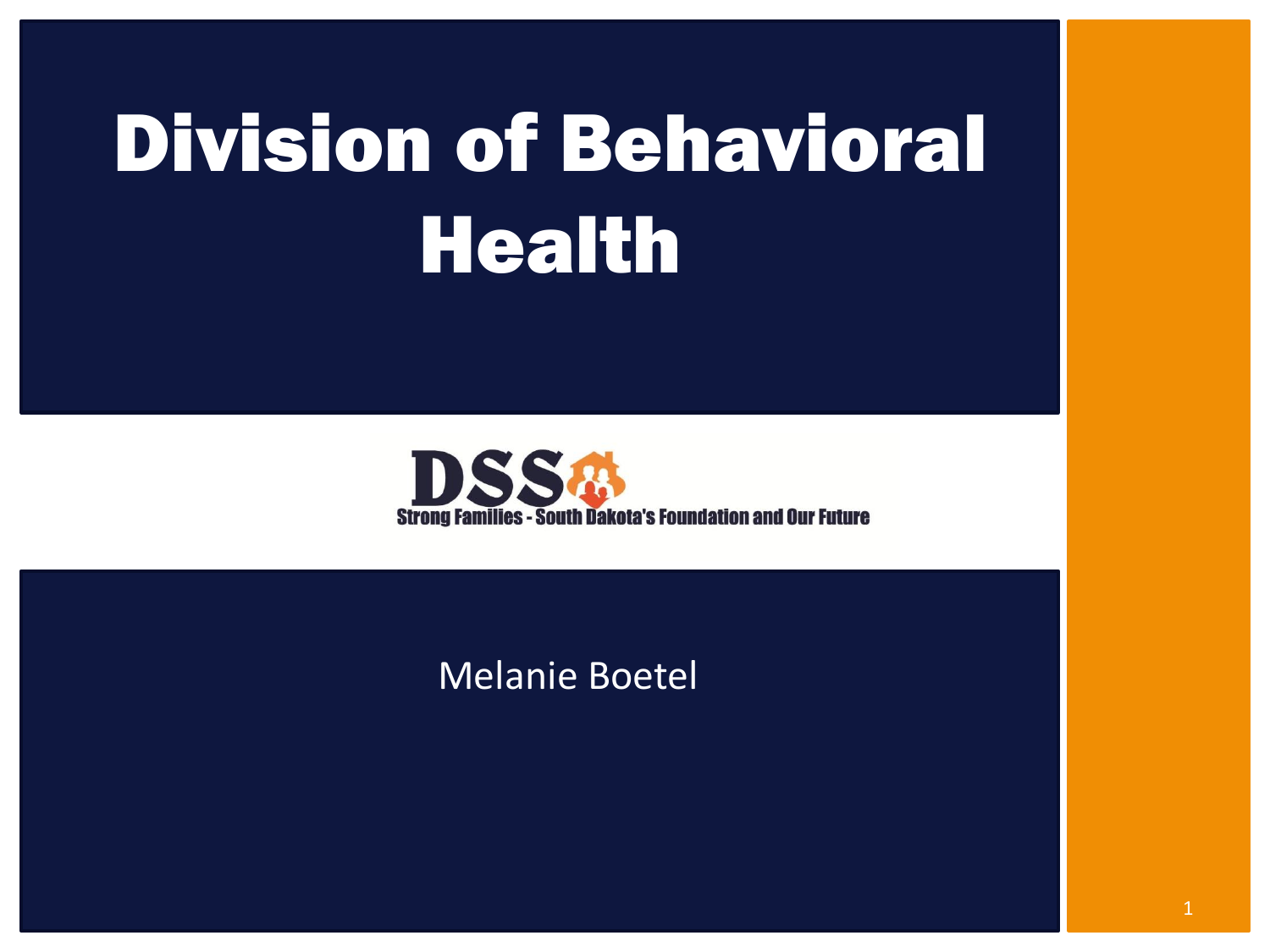### Division of Behavioral Health

- Overview
- DSS Behavioral Health Website <https://dss.sd.gov/behavioralhealth/>

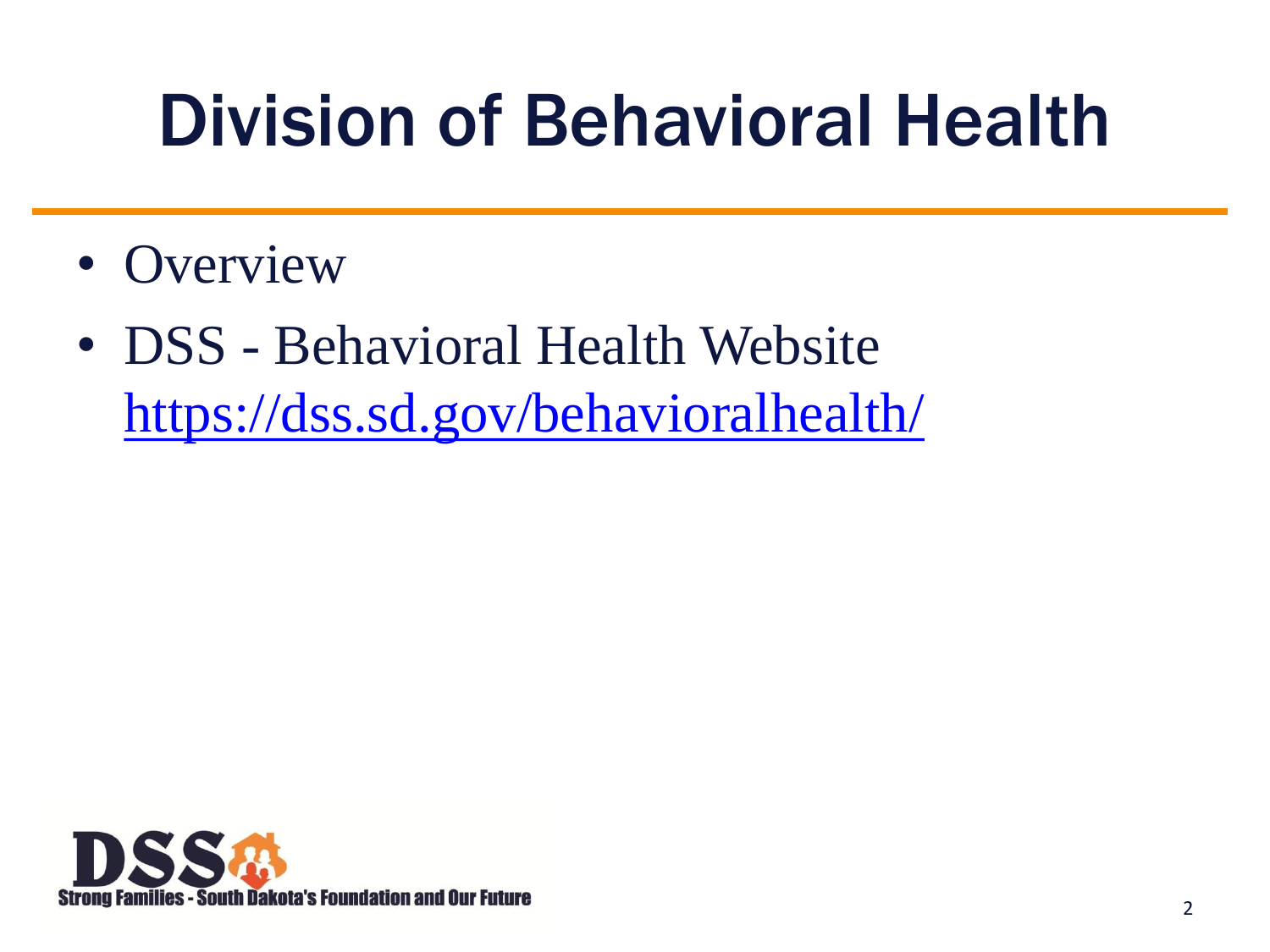### Suicide Prevention

- **Youth Suicide Prevention Grant** increase identification, support, services, and awareness to reduce suicide risk among at-risk youth 10 to 24 years of age
	- Grant Initiatives
		- Implement evidence-based trainings in communities, health care settings, and behavioral health providers
		- Use of crisis texting for college-age young adults
		- Promote participation in a follow-up program for those hospitalized for suicidality
		- Awareness campaigns
		- Engage Suicide Prevention Community Coalitions

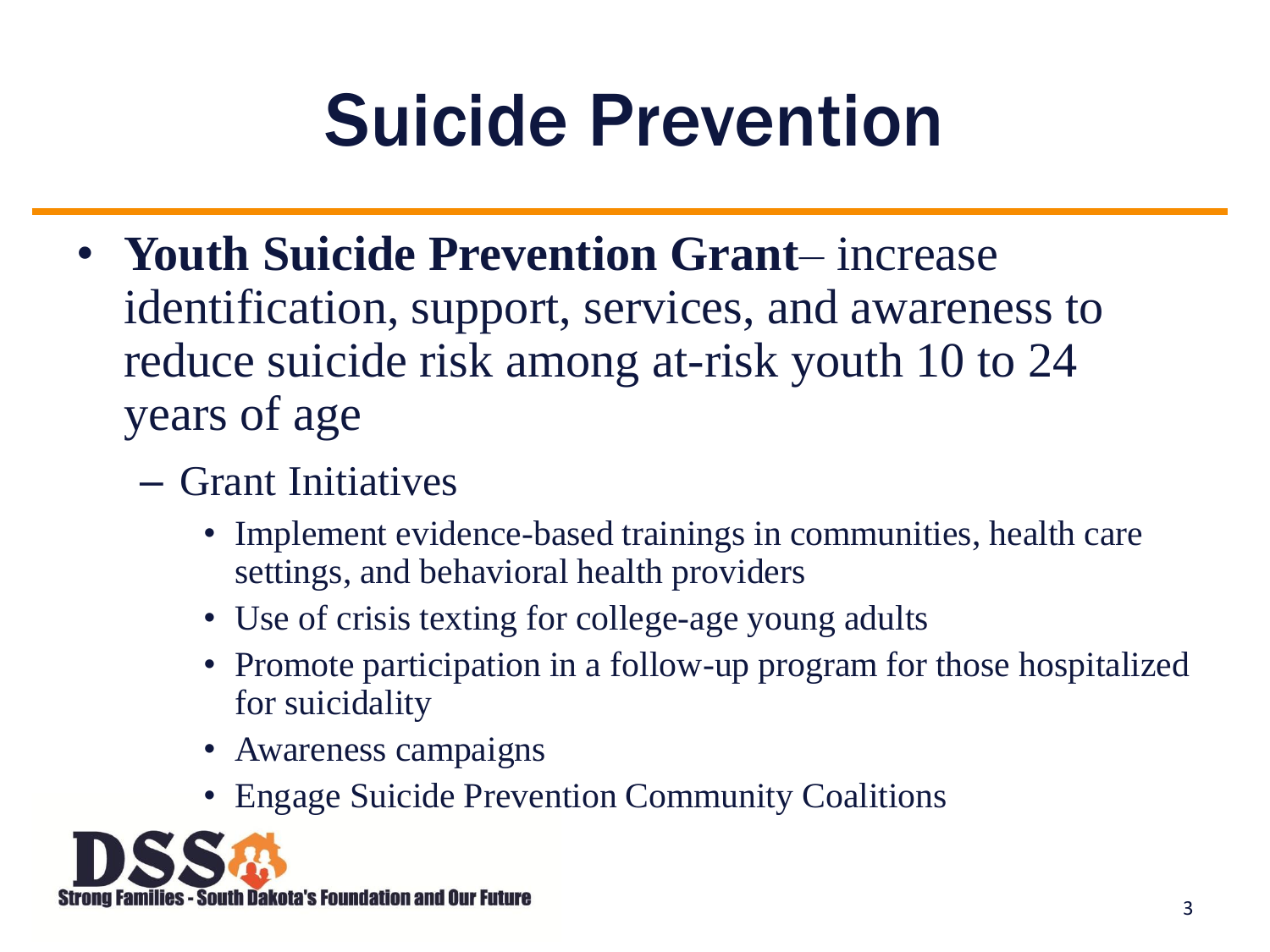## Community Coalition Partners

• There are currently 10 active community suicide prevention coalitions in South Dakota:

Aliive Roberts County – Sisseton Mitchell Area Suicide Prevention – Mitchell EMPOWER – Hot Springs Youthwise – Spearfish Front Porch Coalition – Rapid City Michael Glynn Memorial Coalition – White River Watertown Healthy Youth – Watertown Sioux Falls Suicide Prevention Task Force – Sioux Falls Northern State University – Aberdeen Wellness Coalition – University of South Dakota, Vermillion

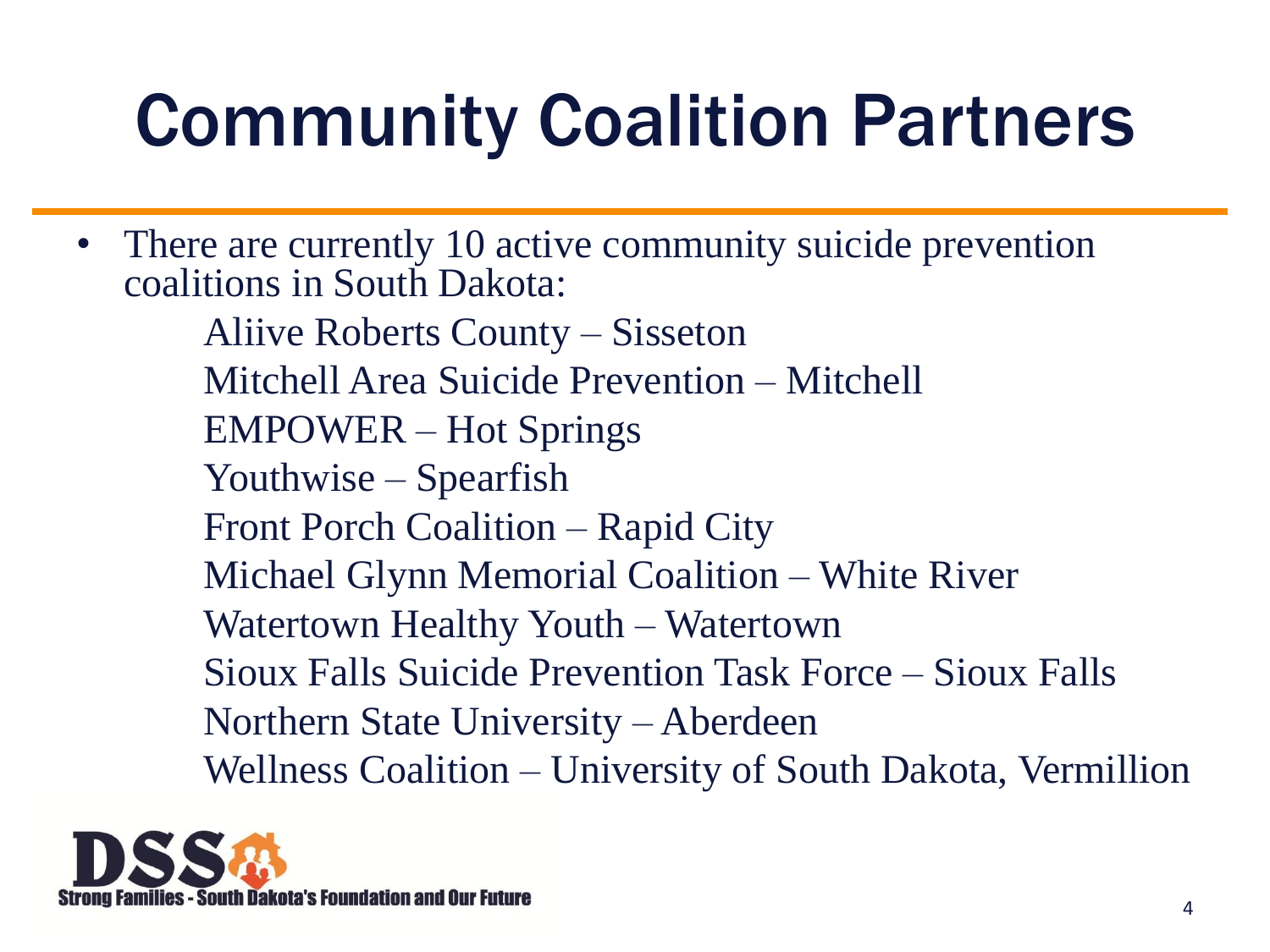### SD Suicide Prevention Resources

#### The South Dakota Suicide Prevention website provides

- Information about suicide
- How to get help
- Information for survivors of suicide
- Upcoming trainings
- Toolkit resources to help address specific populations including high school students, Native Americans, and primary care providers
- Information for professionals
- Information for starting a coalition
- Statistics

### • Website: <http://sdsuicideprevention.org/>

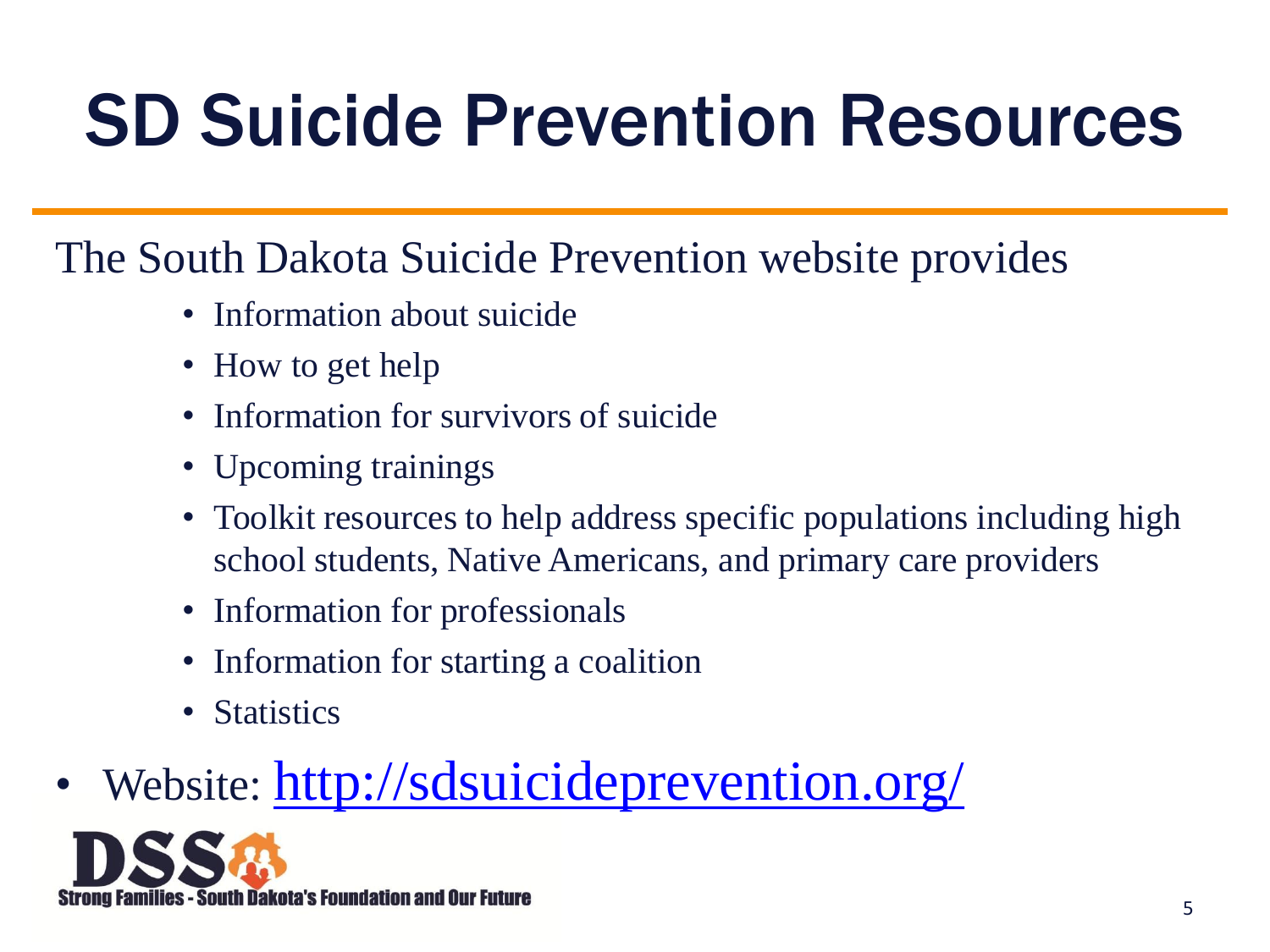### Awareness campaigns



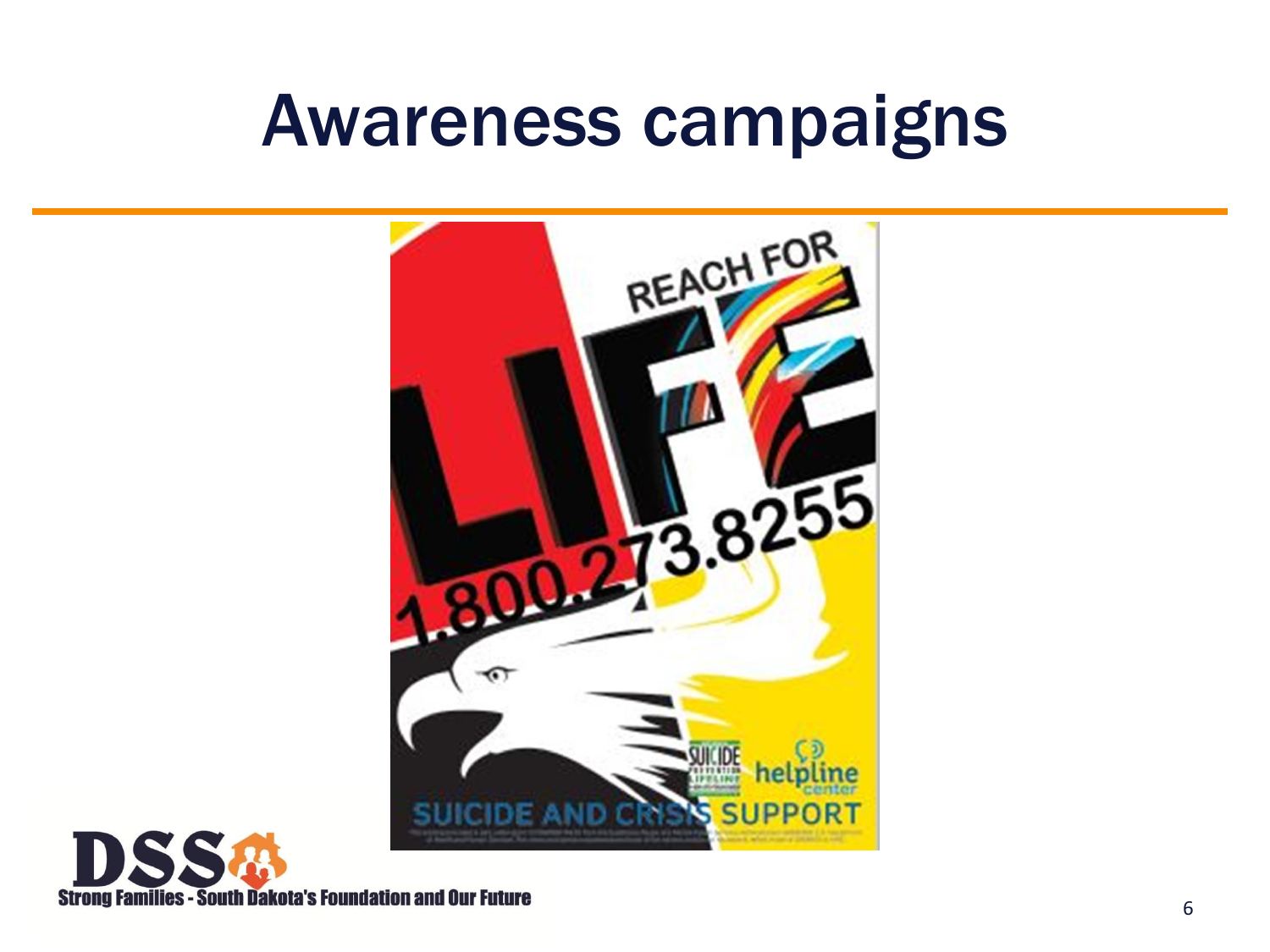### Zero Suicide

- A workshop was held May 24, 2017 in Sioux Falls
- 54 people participated from 13 organizations including 7 community mental health centers, Avera, Sanford, Regional Health, Our Home, Human Services Center, and Indian Health Services